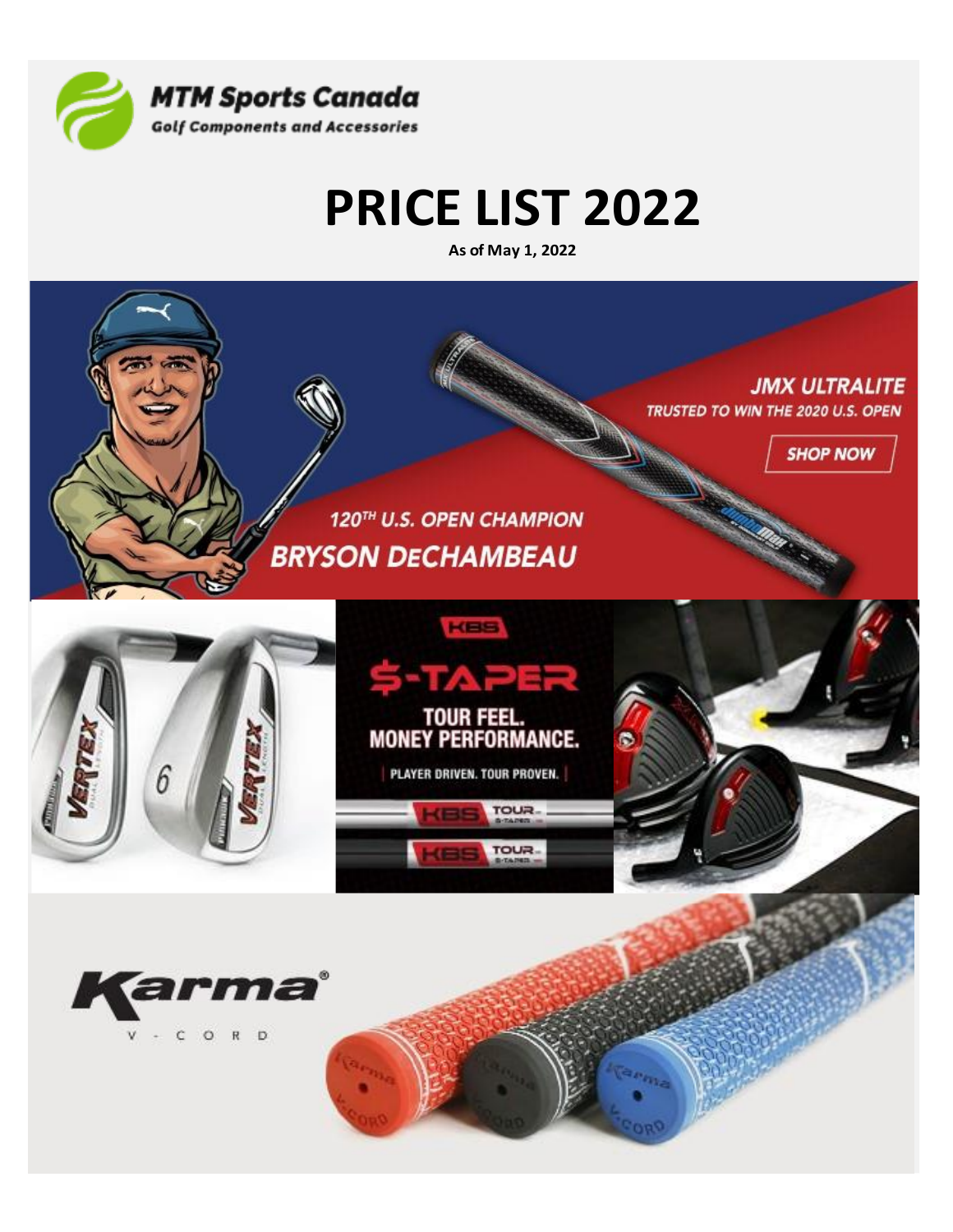

### **Price Levels**

| Level 1, | Applies to all annual sales up to \$1,500.00              |
|----------|-----------------------------------------------------------|
| Level 2, | Applies to all annual sales over \$1,500.01 to \$3,000.00 |
| Level 3, | Applies to all annual sales over \$3,000.01.              |

### **Shipping**

All items are shipped from our Edmonton warehouse. Posted shipping rates are based on regular ground shipping rates using Canada Post, FedEx or UPS Ground services. Other priority shipping methods are available at a higher cost. Call or email us for more precise shipping costs to your locations.

### Flat rate Shipping in Canada, Minimum \$400.00 order size.

A flat rate shipping fee of \$25.00 will apply to all orders over \$400.00. For qualified flat rate shipping, we will use, at our discretion, the most cost effective methods using the above carriers. For quicker deliveries, additional charges will apply. This flat rate shipping does not apply to the Yukon and Northwest Territories, or outside of Canada.

#### How to order:

- By phone, call us Toll-Free at 1-855-905-5331. In Edmonton, local is 780-905-5331. While we may not always be available by phone, please leave us a message, and we will call you back as soon as possible.
- By Email, mtmsportscanada@telus .net. Include details of each item. We will confirm exact pricing and shipping details.
- By Website Shopping Cart. These will apply to all Level 1 orders only. For orders at other price levels, please contactus by phone or email.

### Payments:

We accept Visa, MasterCard, and Interac dransfer payments. Cheques are accepted with prior approval. We also process payments through the Pay Pal system.

#### **Returns:**

No returns will be accepted without prior return authorization from MTM Sports Canada. Alleturn shipments must be accompanied by the original or a copy of the original invoice. All returns must be shipped prepaid. No C.O.D. shipments will be accepted. Goods returned or any reason other than other than defective merchandise or mishipments is subject to a 15% restocking charge. Only goods which have been purchased within 30 days of the return date will be accepted. The goods must be returned in the same condition as was shipped or no credit will be issued. No returns are accepted for any sale items or items which have been closed out by the seller.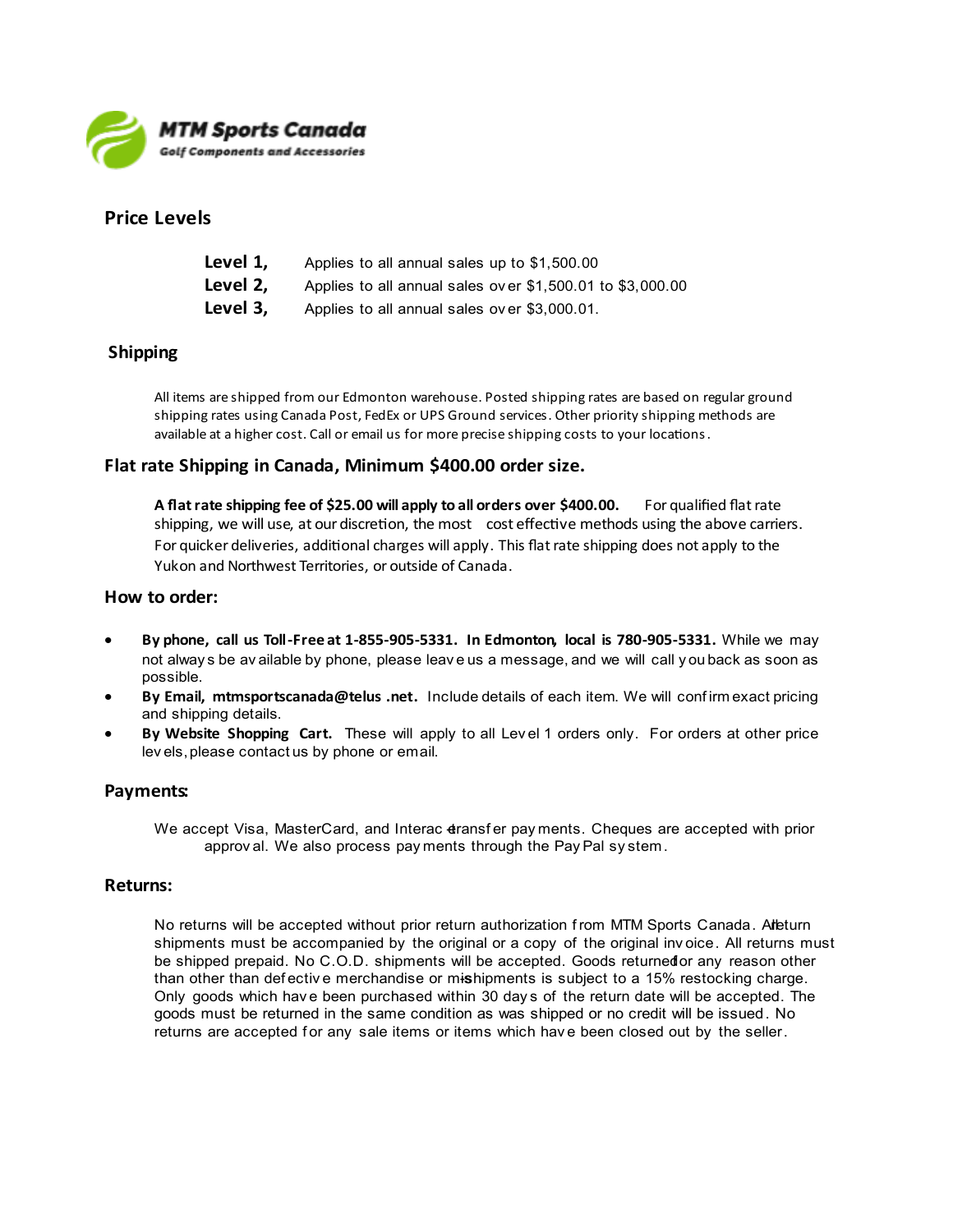

# **2022 CANADIAN GOLF COMPONENT AND ACCESSORIES PRICE LIST**

| <b>Description</b>                               | Model #  | Level 1  | Level 2 | Level 3 | <b>Description</b>                               | Model #  | Level 1  | Level 2 | Level 3 |
|--------------------------------------------------|----------|----------|---------|---------|--------------------------------------------------|----------|----------|---------|---------|
| <b>ORLIMAR GOLF CLUBS, SETS, AND ACCESSORIES</b> |          |          |         |         | <b>ORLIMAR GOLF CLUBS, SETS, AND ACCESSORIES</b> |          |          |         |         |
| Slice Killer Driver                              | OR738099 | \$279.95 |         |         | Orlimar 18-Foot Retriever                        | OR122235 | \$39.95  |         |         |
| Intercept Iron Set 5-GW                          | OR023648 | \$499.95 |         |         | Orlimar Step 30pk White                          | OR07276  | \$6.95   |         |         |
| Orlimar Stratos 4-PW                             | OR120286 | \$529.95 |         |         | Orlimar 2-3/4" 100pk Height Control OR07314      |          | \$19.95  |         |         |
| <b>Escape Fairway Woods</b>                      | OR023730 | \$99.95  |         |         | Orlimar Men's Sandals                            | OR120330 | \$99.95  |         |         |
| Escape Hybrids                                   | OR023952 | \$89.95  |         |         | Orlimar Ladies Sandals                           | OR120392 | \$99.95  |         |         |
| Mach 1 Package Set                               | OR027820 | \$799.95 |         |         | <b>Orlimar Men's Shoes</b>                       | OR120774 | \$99.95  |         |         |
| Allante Package Set                              | OR027790 | \$799.95 |         |         | <b>Deluxe Putting Mat</b>                        | OR027851 | \$129.95 |         |         |
| ATS Junior Boys 0-3 Set                          | OR120187 | \$159.95 |         |         | Triple Height Hitting Mat                        | OR029527 | \$99.95  |         |         |
| ATS Junior Boys 3-5 Set                          | OR735401 | \$169.95 |         |         | Opti Shot Golf Mat 3x5                           | OR734909 | \$229.95 |         |         |
| ATS Junior Boys 6-8 Set                          | OR735418 | \$189.95 |         |         | Opti Shot Golf Mat 4x5                           | OR734923 | \$249.95 |         |         |
| ATS Junior Boys 9-12 Set                         | OR735425 | \$199.95 |         |         | Residential Golf Mat 3x5                         | OR734893 | \$219.95 |         |         |
| ATS Junior Girls 6-8 Set                         | OR735432 | \$189.95 |         |         | Rubber Driving Range Tees, 3 Pk.                 | OR07253  | \$7.95   |         |         |
| ATS Junior Girls 9-12 Set                        | OR735449 | \$199.95 |         |         | 36 Practice Balls                                | OR07229  | \$17.95  |         |         |
| ST2 Wedge RH, 52, 56, 60                         | OR029640 | \$99.95  |         |         | Warm Up Weight                                   | OR07247  | \$9.95   |         |         |
| Spin Tech Wedge RH, 52, 56, 6( OR735456          |          | \$99.95  |         |         | Line 'Em Up Ball Markers                         | OR07252  | \$6.95   |         |         |
| Escape Wedge RH, 56, 60                          | OR27394  | \$99.95  |         |         | Detachable Accessories Pouch                     | OR09718  | \$12.95  |         |         |
| Fat Sole Wedge MRH, 60, 64                       | OR27370  | \$99.95  |         |         | Women's WP Golf Gloves (Pair)                    | OR07062  | \$34.95  |         |         |
| <b>Escape Stainless Chipper</b>                  | OR023594 | \$99.95  |         |         | Men's WP Golf Gloves (Pair)                      | OR07065  | \$34.95  |         |         |
| <b>Escape Mallet Chipper</b>                     | OR027363 | \$99.95  |         |         | <b>Orlimar Thermal Golf Mittens</b>              | OR122051 | \$39.95  |         |         |
| F60 Putter Black/Silver                          | OR027240 | \$99.95  |         |         | Cyclone Umbrella 62"                             | OR07138  | \$29.95  |         |         |
| F60 Putter Red/Black                             | OR027257 | \$99.95  |         |         | Orlimar Golf Bag Umbrella                        | OR122037 | \$34.95  |         |         |
| F60 Putter Silver/Red                            | OR027325 | \$99.95  |         |         | Orlimar Red Shag Bag                             | OR07218  | \$54.95  |         |         |
| F70 Putter Red/Black                             | OR027264 | \$99.95  |         |         | Orlimar Adjustable Hat                           | OR738167 | \$19.95  |         |         |
| F70 Putter Black/Silver                          | OR027271 | \$99.95  |         |         | Orlimar 2-3/8" 30pk White                        | OR07265  | \$4.95   |         |         |
| F75 Putter Black/Red                             | OR27424  | \$99.95  |         |         | Orlimar 2-3/4" 30pk White                        | OR07266  | \$4.95   |         |         |
| F75 Putter Silver/Red                            | OR027332 | \$99.95  |         |         | Orlimar 2-3/4" 75pk White                        | OR020067 | \$9.95   |         |         |
| F80 Putter Black/Red                             | OR027295 | \$99.95  |         |         | Orlimar 2-3/4" 100pk White                       | OR07268  | \$11.95  |         |         |
| F80 Putter Silver/Black                          | OR027318 | \$99.95  |         |         | Orlimar 3-1/4" 30pk White                        | OR07277  | \$4.95   |         |         |
| F1 Putter Silver/Red                             | OR027226 | \$99.95  |         |         | Orlimar 3-1/4" 75pk White                        | OR07279  | \$11.95  |         |         |
| F3 Putter Black/Red                              | OR027233 | \$99.95  |         |         | Orlimar 4" 30pk White                            | OR07282  | \$9.95   |         |         |
| Orlimar Putter Headcover STD OD-100              |          | \$6.95   |         |         | Orlimar 4" 75pk White                            | OR07283  | \$12.95  |         |         |
| Orlimar Putter Headcover O/S OSQ-200             |          | \$6.95   |         |         | Orlimar 2-3/4" 500pk White                       | OR07285  | \$34.95  |         |         |
| <b>Tangent T1 Mallet Putter</b>                  | OR55337  | \$99.95  |         |         | Orlimar 2 1/8 100pk Natural                      | OR07298  | \$11.95  |         |         |
| Tangent T2 Blade Putter                          | OR024195 | \$99.95  |         |         | Orlimar 2-3/4" 200pk Natural                     | OR07289  | \$19.95  |         |         |
| <b>CRX Cooler Cart Bag</b>                       | OR022382 | \$249.95 |         |         | Orlimar 2-3/4" 30pk Natural                      | OR07267  | \$4.95   |         |         |
| SRX 14.9 Stand Bag                               | OR734329 | \$209.95 |         |         | Orlimar 2-3/4" 100pk Natural                     | OR07271  | \$11.95  |         |         |
| CRX 14.6 Cart Bag                                | OR027516 | \$209.95 |         |         | Orlimar 2-3/4" 500pk Natural                     | OR07286  | \$34.95  |         |         |
| SRX 7.4 Stand Bag                                | OR027479 | \$199.95 |         |         | Orlimar 3-1/4" 30pk Natural                      | OR07278  | \$4.95   |         |         |
| SRX 5.6 Stand Bag                                | OR027547 | \$189.95 |         |         | Orlimar 3-1/4" 100pk Natural                     | OR07264  | \$11.95  |         |         |
| Pitch 'n Putt Bag                                | K99545   | \$99.95  |         |         | Orlimar 2-3/4" 250pk Natural                     | OR07275  | \$23.95  |         |         |
| Orlimar Golf Sunday Bag                          | OR029688 | \$59.95  |         |         | Orlimar 3-1/4" 75pk Natural                      | OR07280  | \$9.95   |         |         |
| Orlimar Tour Cabretta Glove                      | OR029732 | \$14.95  |         |         | Orlimar 4" 75pk Natural                          | OR07284  | \$12.95  |         |         |
| Orlimar Allante Half-Finger                      | OR029862 | \$14.95  |         |         | Orlimar 2-3/4" 100pk Multi                       | OR07270  | \$12.95  |         |         |
| 6.0 Deluxe Travel Cover                          | OR98892  | \$129.95 |         |         | Orlimar 3-1/4" 75pk Multi                        | OR07281  | \$9.95   |         |         |
| Orlimar 12-Foot Retriever                        | OR122242 | \$29.95  |         |         | Orlimar 2-3/4" 100pk Red                         | OR07269  | \$12.95  |         |         |
| Orlimar 15-Foot Retriever                        | OR07237  | \$34.95  |         |         |                                                  |          |          |         |         |
|                                                  |          |          |         |         |                                                  |          |          |         |         |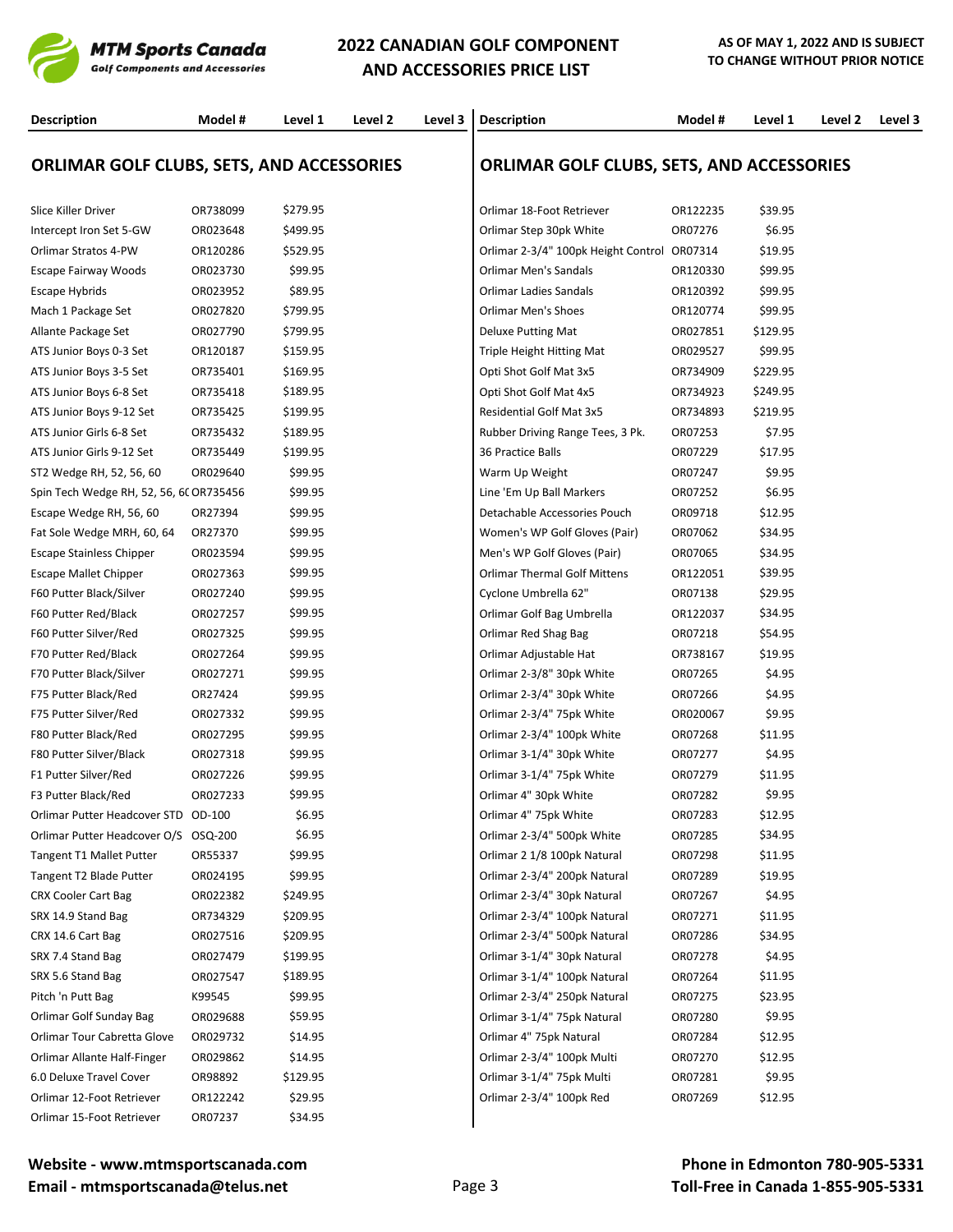| гі і гі әрогы байний<br><b>Golf Components and Accessories</b> |          | <b>AND ACCESSORIES PRICE LIST</b> |         |         | TO CHANGE WITHOUT PRIOR NOTICE                    |                |         |         |         |
|----------------------------------------------------------------|----------|-----------------------------------|---------|---------|---------------------------------------------------|----------------|---------|---------|---------|
| <b>Description</b>                                             | Model #  | Level 1                           | Level 2 | Level 3 | <b>Description</b>                                | Model #        | Level 1 | Level 2 | Level 3 |
| <b>INTECH GOLF CLUBS, SETS, AND ACCESSORIES</b>                |          |                                   |         |         | <b>CHARACTER HEAD COVERS</b>                      |                |         |         |         |
| <b>Behemoth Driver</b>                                         | IN020883 | \$149.95                          |         |         | Beagle                                            | AHCE           | \$24.95 |         |         |
| Behemoth Fairway                                               | IN029565 | \$139.95                          |         |         | <b>Mallard Duck</b>                               | AHCI           | \$24.95 |         |         |
| Intech Tec Plus Driver                                         | K42915   | \$139.95                          |         |         | Gopher                                            | AHCS           | \$24.95 |         |         |
| Intech Tec Plus 3 wood                                         | K42931   | \$129.95                          |         |         | Gator                                             | AHCN           | \$24.95 |         |         |
| <b>Bumblebee Putter</b>                                        | IN029671 | \$89.95                           |         |         | Tiger                                             | AHCB           | \$24.95 |         |         |
| #2 Poop Putter, RH or LH                                       | IN021491 | \$89.95                           |         |         | Snake                                             | M9825          | \$24.95 |         |         |
| Trakker Series 2 Putter                                        | IN735036 | \$89.95                           |         |         | Dolphin                                           | AHDP           | \$24.95 |         |         |
| Approach Two-Way Chipper                                       | K61883   | \$69.95                           |         |         | Sahara Blue Winter Penguin                        | SAH022108      | \$29.95 |         |         |
| EZ Roll Mens RH Chipper                                        | IN120958 | \$69.95                           |         |         | Chinese God of Wealth                             | AHCGF          | \$29.95 |         |         |
| EZ Roll Ladies Pink Chipper                                    | IN120965 | \$69.95                           |         |         | Horse                                             | AHCH           | \$24.95 |         |         |
| <b>Intech Travel Cover</b>                                     | 100916   | \$129.95                          |         |         | Raccoon                                           | AHCL           | \$24.95 |         |         |
| Intech Crossbar                                                | IN020036 | \$49.95                           |         |         | Warthog                                           | AHCO           | \$24.95 |         |         |
| Cabretta Golf Glove                                            | 162128   | \$14.95                           |         |         | Monkey                                            | AHD9223        | \$24.95 |         |         |
| Intech Junior Glove                                            | IN021293 | \$14.95                           |         |         | <b>Emperor Penguin</b>                            | AHCQ           | \$24.95 |         |         |
| <b>Golf Insulated Cooler</b>                                   | IN020050 | \$59.95                           |         |         | Parrot                                            | AHCA           | \$24.95 |         |         |
| Trunk Organizer - Double                                       | IN021804 | \$99.95                           |         |         | Dalmatian                                         | AHCC           | \$24.95 |         |         |
| Trunk Organizer - Single                                       | IN021798 | \$79.95                           |         |         | Shark                                             | AHCO           | \$24.95 |         |         |
| Intech 3 Hole Putting Mat                                      | IN020043 | \$99.95                           |         |         |                                                   |                |         |         |         |
| Pocket Ball Washer                                             | IN021217 | \$7.95                            |         |         | <b>FLEX TEES</b>                                  |                |         |         |         |
| Intech Golf Impact Bag                                         | IN021866 | \$39.95                           |         |         |                                                   |                |         |         |         |
| 12pc Iron Headcover Set                                        | IN021484 | \$39.95                           |         |         | FlexTee Standard Pack (8 tees)                    | FT726317       | \$18.95 |         |         |
| <b>Plastic Putting Cup</b>                                     | 199007   | \$9.95                            |         |         | FlexTee Standard II (8 tees)                      | FT726324       | \$18.95 |         |         |
| Single Padded Strap                                            | IN022207 | \$19.95                           |         |         | FlexTee Standard Pack Pink (8 tees)               | FT731311       | \$18.95 |         |         |
| Neoprene Putter Cover                                          | 199045   | \$6.95                            |         |         | FlexTee 3" Driver Tee (4 tees)                    | FT726331       | \$14.95 |         |         |
| All Purpose Golf Tool                                          | 199061   | \$9.95                            |         |         | FlexTee Align Tee (4 tees)                        | FT736071       | \$14.95 |         |         |
| Golf Ball Pick Up                                              | 199066   | \$6.95                            |         |         | FlexTee Flex Weight                               | FT726348       | \$14.95 |         |         |
| Intech 2-3/4" 100pk White Tees                                 |          | \$9.95                            |         |         |                                                   |                |         |         |         |
| Intech 2-3/4" 500pk White Tees                                 |          | \$34.95                           |         |         | <b>TOUR GEAR ACCESSORIES</b>                      |                |         |         |         |
| Intech 2-3/4" 100pk Multi Color Tees                           |          | \$9.95                            |         |         |                                                   |                |         |         |         |
| Intech 2-3/4" 100pk Red Tees                                   |          | \$9.95                            |         |         | 15' Golf Ball Retriever                           | TGAC104        | \$29.95 |         |         |
| Intech 2-3/4" 100pk Natural Tees                               |          | \$9.95                            |         |         | Golf Ball Shag Bag                                | TGAC102A       | \$39.95 |         |         |
| Intech 2-3/4" 500pk Natural Tees                               |          |                                   |         |         |                                                   |                |         |         |         |
|                                                                |          | \$34.95                           |         |         | Golf Ball Pickup Tube                             | TGAC102P       | \$17.95 |         |         |
| Intech Range Bucket w/48 Balls<br>Intech 36 Practice Balls     |          | \$59.95                           |         |         | Portable Flag with Cup<br>Rubber Golf Ball Pickup | TGAC121        | \$29.95 |         |         |
|                                                                |          | \$24.95                           |         |         |                                                   | TGAC311        | \$6.95  |         |         |
| Intech Practice Balls w/holes                                  |          | \$8.95                            |         |         | 2-3/4" Golf Tees - 100pcs                         | TEE234100      | \$9.95  |         |         |
| Solid Practice Balls Wht 12pk                                  |          | \$8.95                            |         |         | 2-3/4" Golf Tees - 500pcs                         | TEE234500      | \$34.95 |         |         |
| Intech Solid Practice Balls                                    |          | \$8.95                            |         |         | 3-1/4" Golf Tees - 500pcs                         | TEE235500      | \$39.95 |         |         |
| Intech Foam Practice Balls 6Pk                                 |          | \$8.95                            |         |         | Glove Keeper                                      | TGAC338        | \$8.95  |         |         |
| Ojam Swing 'N Play 12-pc                                       |          | \$29.95                           |         |         | 62" Deluxe Golf Umbrella Black                    | <b>TGUM112</b> | \$29.95 |         |         |
| Ojam Swing 'N Play 9-pc                                        |          | \$39.95                           |         |         | Copper Fusion Knee Sleeve                         |                | \$27.95 |         |         |
|                                                                |          |                                   |         |         | <b>Compression Knee Sleeve</b>                    |                | \$27.95 |         |         |
| <b>GOLF BALLS</b>                                              |          |                                   |         |         | Tour Gear 5 Piece Sunglasses                      |                | \$69.95 |         |         |
|                                                                |          |                                   |         |         | Tour Gear Sport TG502                             |                | \$49.95 |         |         |
| Bandit SB 1.65 Golf Balls (doz) BAN-SB                         |          | \$49.95                           |         |         | <b>Tour Gear Polarized Sunglasses</b>             |                | \$59.95 |         |         |
| Bandit Max Distance Balls (doz) BAN-MD                         |          | \$39.95                           |         |         | Arctic Breeze Cooling Towel                       |                | \$12.95 |         |         |

Vegas Golf 19 VIP Edition **\$39.95** 

Intech Beta Ti 16 Pack 187343 \$39.95 Samme States and Regas High Roller Edition \$39.95 Samme States and Regas High Roller Edition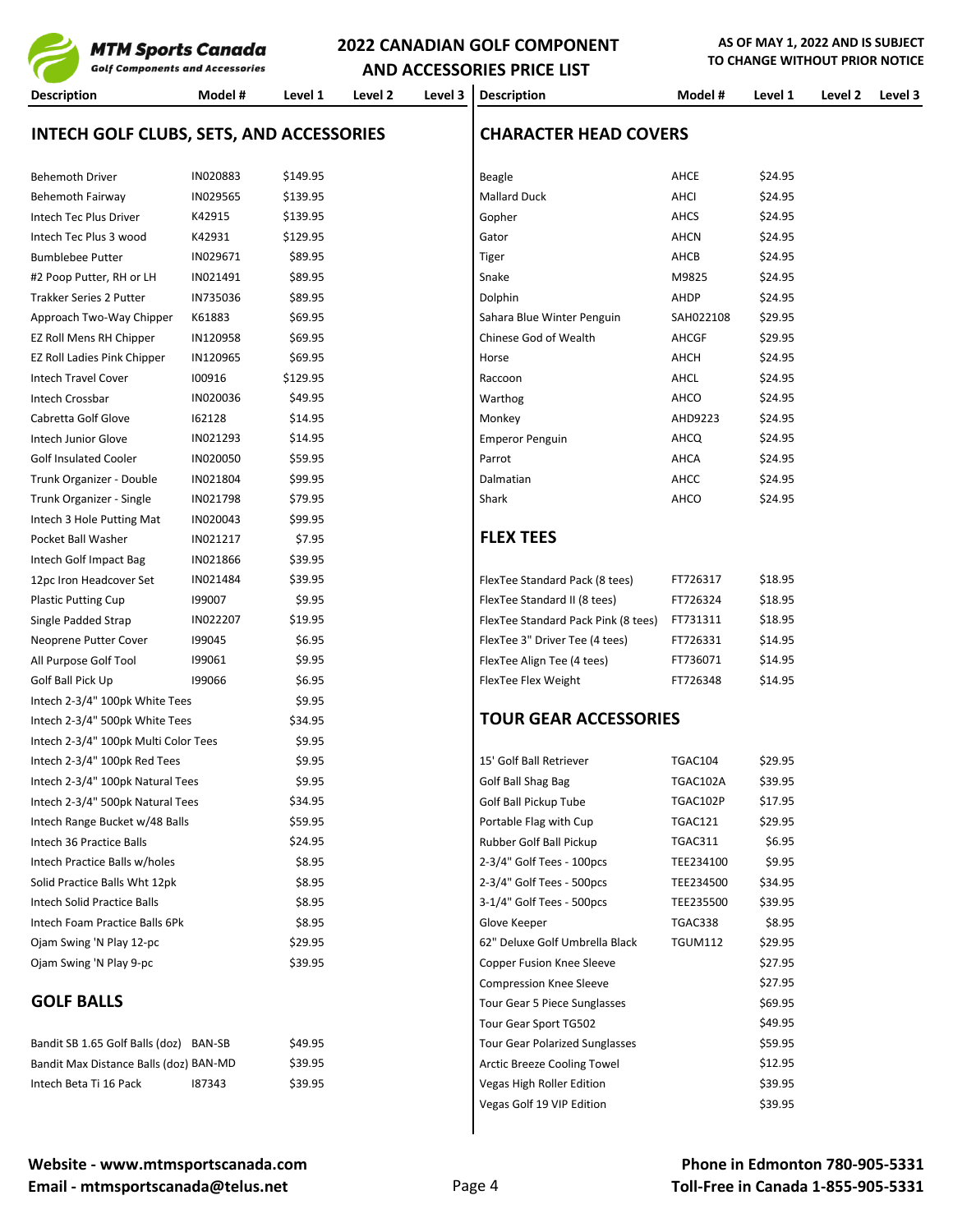

**AND ACCESSORIES PRICE LIST Description Model # Level 1 Level 2 Level 3 Description Model # Level 1 Level 2 Level 3 HEAD COVERS GOLF CLUB COMPONENTS - TOM WISHON GOLF** Vintage Headcover Driver \$69.95 \$29.95 WISHON Di595 DRIVING IRON \$69.95 Vintage Headcover Fairway **\$27.95** \$27.95 WISHON 318RS HYBRID \$69.95 Vintage Headcover Hybrid \$27.95 WISHON 775HS HYBRIDS \$99.95 Vintage Blade Headcover \$67.95 \$27.95 WISHON PCF MICRO PRO WEDGES \$67.95 Power Play Juggernaut H/C \$19.95 \$67.95 WISHON MICRO-GROOVE WEDGES \$67.95 Acer Driver \$12.95 MISHON PCF WIDE SOLE \$64.95 Acer Fairway Wood **Acer Fairway Wood** \$12.95 WISHON S2S SHAFTS Power Play Driver \$41.95 S2S WHITE \$41.95 Power Play Fairway \$94.95 \$12.95 \$12.95 \$94.95 \$94.95 \$94.95 No Logo Leather Driver \$94.95 \$94.95 \$94.95 S2S BLUE 45 No Logo Leather Fairway **\$9.95** S2S RUBY LITE \$39.95 No Logo Neoprene Driver XL \$8.95 S2S GREEN \$39.95 No Logo Neoprene Driver \$8.95 S2S BLACK \$66.95 No Logo Neoprene Fairway **\$8.95** \$8.95 S2S RED \$66.95 Contour Hybrid - Iron Profile \$7.95 Contour Hybrid - Wood Profile \$7.95 **WISHON JUNIOR GOLF** No Logo PU Leather Iron \$3.95 No Logo Neoprene Iron \$2.95 \$36.95 \$36.95 No Logo PU Leather Blade Putter **\$6.95** \$16.95 WISHON FUTURE PRO IRONS \$16.95 Neoprene Blade Putter \$16.95 \$16.95 \$16.95 \ NO \ \$5.95 \ NO \ NEXT REPRO PUTTERS \$16.95 Mesh Putter \$16.95 Mesh Putter \$16.95 Mislem States and the States of States and States and States and States States and States States States and States States States and States States States and States States States State No Logo PU Leather Mallet Putter  $$6.95$   $$45.95$ Mallet Putter - White  $$6.95$ Mallet Putter **No. 2018 The South American Section Section** 56.95 **WISHON HEAD COVERS** Oversize Mallet Putter **\$6.95** WISHON STRIPE \$23.95

### **PINHAWK GOLF CLUB COMPONENTS** RED-WHITE-BLACK \$19.95

| Pinhawk SL Fairway Wood     | VM13583          | \$79.95 |
|-----------------------------|------------------|---------|
| Pinhawk Offset Hybrid       | <b>VIW1289AU</b> | \$69.95 |
| Pinhawk SL Iron             | VI3661           | \$29.95 |
| Pinhawk Vertex Iron #3,#6   | VIH3746A         | \$44.95 |
| Pinhawk Vertex Iron         | VI3746A          | \$36.95 |
| Pinhawk On-Lock Putter Head | <b>VP1299A</b>   | \$99.95 |

### **GOLF CLUB COMPONENTS - TOM WISHON GOLF**

| <b>WISHON EQ1-NX FAIRWAY</b>   | \$124.95 |
|--------------------------------|----------|
| <b>WISHON EQ1-NX HYBRIDS</b>   | \$99.95  |
| <b>WISHON EQ1-NX SLI IRONS</b> | \$79.95  |
| <b>WISHON 919THI DRIVERS</b>   | \$220.00 |
| WISHON 919THI F/D DRIVERS      | \$124.95 |
| <b>WISHON 929HS FAIRWAY</b>    | \$124.95 |
| WISHON 365PF FAIRWAY           | \$59.95  |
| <b>WISHON 771CSI IRONS</b>     | \$79.95  |
| <b>WISHON 979SS IRONS</b>      | \$29.95  |
| WISHON 575 FORGED IRONS        | \$85.00  |
| WISHON 565 FORGED IRONS        | \$85.00  |

| Website - www.mtmsportscanada.com |        |
|-----------------------------------|--------|
| Email - mtmsportscanada@telus.net | Page 5 |

# Juggernaut Titanium Driver **198 Vicential 198 Vicential Annual 198 Vicential** \$139.95

**GOLF CLUB COMPONENTS - JUGGERNAUT** 

EQ1-NX FAIRWAY, HYBRIDS \$23.95

| Pinhawk Vertex Iron                           | VI3746A        | \$36.95                   | Juggernaut Titanium Fairway | \$99.95 |
|-----------------------------------------------|----------------|---------------------------|-----------------------------|---------|
| Pinhawk On-Lock Putter Head                   | <b>VP1299A</b> | \$99.95                   | Juggernaut Hybrid           | \$49.95 |
|                                               |                |                           | Juggernaut Iron             | \$34.95 |
| <b>GOLF CLUB COMPONENTS - TOM WISHON GOLF</b> |                | Power Play Juggernaut H/C | \$19.95                     |         |

### **IBELLA LADIES GOLF**

| \$79.95  | iBella Obsession Titanium Driver | \$129.95 |
|----------|----------------------------------|----------|
| \$220.00 | iBella Obsession Fairway Wood    | \$49.95  |
| \$124.95 | iBella Obsession Hybrid          | \$49.95  |
| \$124.95 | iBella Obsession Irons           | \$19.95  |
| \$59.95  | iBella Ladies Cart Bag w/3 HC    | \$249.95 |
|          |                                  |          |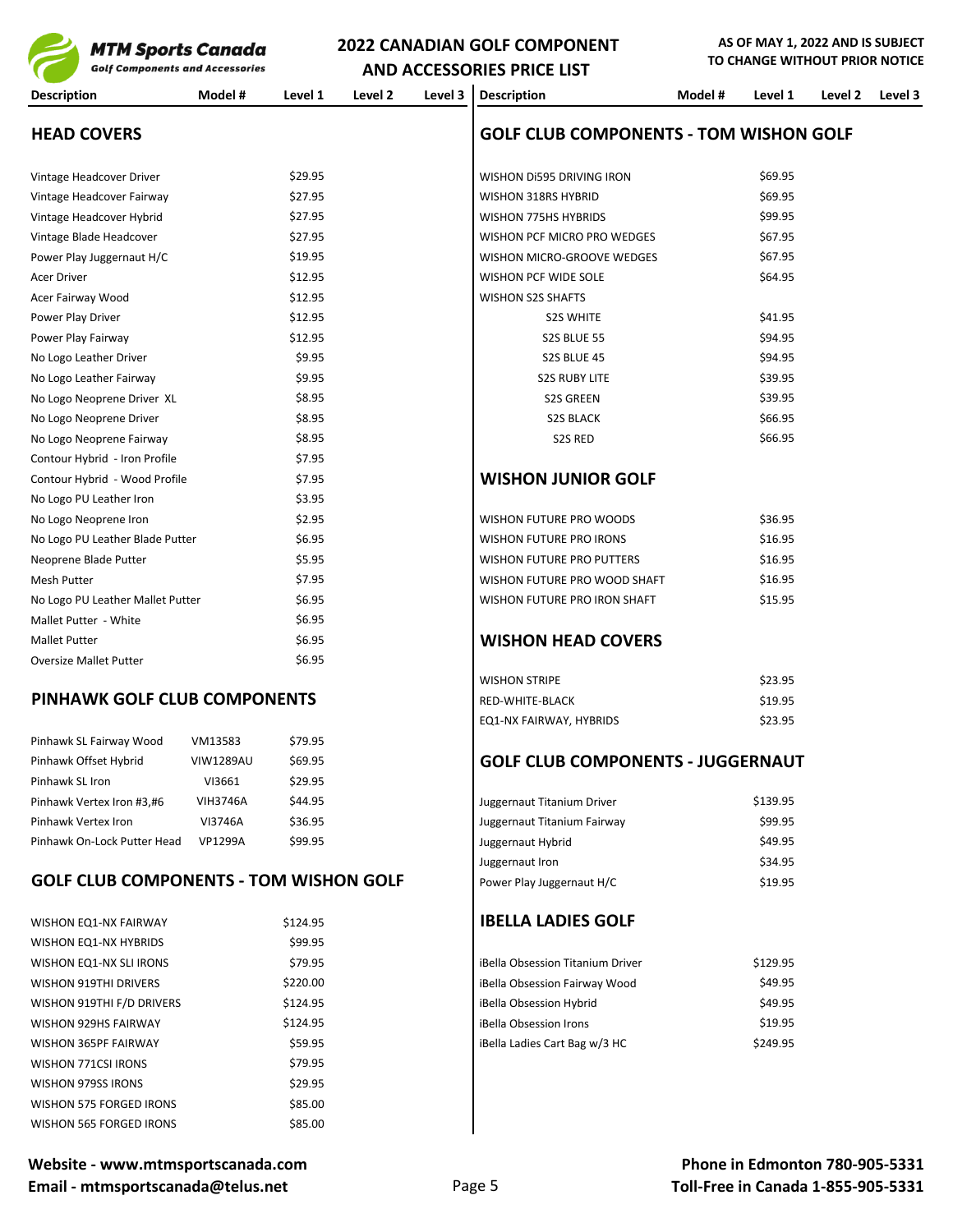**AS OF MAY 1, 2022 AND IS SUBJECT TOTICE** 

| MTM Sports Canada                       |         |          | ZUZZ CANADIAN GOLF CONFONLINT | TO CHANGE WITHOUT PRIOR NOTICI |                                 |         |         |         |         |
|-----------------------------------------|---------|----------|-------------------------------|--------------------------------|---------------------------------|---------|---------|---------|---------|
| <b>Golf Components and Accessories</b>  |         |          |                               |                                | AND ACCESSORIES PRICE LIST      |         |         |         |         |
| <b>Description</b>                      | Model # | Level 1  | Level 2                       | Level 3                        | <b>Description</b>              | Model # | Level 1 | Level 2 | Level 3 |
| <b>GOLF CLUB COMPONENTS - ACER</b>      |         |          |                               |                                | <b>STING STOPPER INSERTS</b>    |         |         |         |         |
| Acer XDS Titanium Driver                |         | \$139.95 |                               |                                | <b>Sting Stopper Tool</b>       |         | \$29.95 |         |         |
| Acer XDS Fairway Wood                   |         | \$49.95  |                               |                                | Sting Stopper Small Kit (12)    |         | \$39.95 |         |         |
| Acer XDS Hybrid Iron                    |         | \$34.95  |                               |                                | Sting Stopper Large Kit (36)    |         | \$44.95 |         |         |
| Acer XDS React Hybrid                   |         | \$34.95  |                               |                                | Sting Stopper 10 Pack Inserts   |         | \$9.95  |         |         |
| Acer XV Titanium Driver                 |         | \$139.95 |                               |                                | Sting Stopper 50 Pack Inserts   |         | \$29.95 |         |         |
| Acer XV 12g Replacement Screw           |         | \$9.95   |                               |                                | Sting Stopper 100 Pack Inserts  |         | \$49.95 |         |         |
| Acer XV 2g Replacement Screw            |         | \$7.95   |                               |                                |                                 |         |         |         |         |
| Acer XV Ultimate Thriver                |         | \$139.95 |                               |                                | <b>APOLLO STEEL GOLF SHAFTS</b> |         |         |         |         |
| Acer XV Thriver Mini Fairway            |         | \$129.95 |                               |                                |                                 |         |         |         |         |
| Acer XV Fairway Wood                    |         | \$49.95  |                               |                                | Apollo Acculite 75 Steel        |         | \$18.95 |         |         |
| Acer XV Hybrid                          |         | \$49.95  |                               |                                | Apollo Acculite 95 Steel        |         | \$12.95 |         |         |
| Acer XV Tour Blade                      |         | \$24.95  |                               |                                | <b>Apollo Phantom Stepless</b>  |         | \$14.95 |         |         |
| Acer XV HT Iron                         |         | \$18.95  |                               |                                | Apollo Black Steel Stepless     |         | \$14.95 |         |         |
| Acer XV Iron                            |         | \$18.95  |                               |                                | Apollo Spectre Lite Steel Iron  |         | \$14.95 |         |         |
| Acer XV Pro Iron                        |         | \$18.95  |                               |                                | Apollo Shadow Lite Steel Iron   |         | \$12.95 |         |         |
|                                         |         |          |                               |                                | Apollo Std Stepless Steel Iron  |         | \$9.95  |         |         |
| <b>WEDGE AND CHIPPERS - CLUBHEADS</b>   |         |          |                               |                                | Apollo Std Stepless Steel Wood  |         | \$9.95  |         |         |
|                                         |         |          |                               |                                | Apollo Std Stepped Steel Iron   |         | \$8.95  |         |         |
| <b>ACER XB SATIN</b>                    |         | \$19.95  |                               |                                | Apollo Std Stepped Steel Wood   |         | \$8.95  |         |         |
| PROFESSIONAL OPEN 690                   |         | \$19.95  |                               |                                | Apollo Junior Steel Iron        |         | \$7.95  |         |         |
| <b>JUGGERNAUT MIRROR WEDGE</b>          |         | \$27.95  |                               |                                | Apollo Junior Steel Wood        |         | \$8.95  |         |         |
| SAND BLASTER WEDGE                      |         | \$27.95  |                               |                                |                                 |         |         |         |         |
| <b>ACER XK CHIPPER</b>                  |         | \$32.95  |                               |                                | <b>FST STEEL SHAFTS</b>         |         |         |         |         |
| <b>ACER XK FLIPPER</b>                  |         | \$32.95  |                               |                                |                                 |         |         |         |         |
| TRUE ACE CHIPPER                        |         | \$19.95  |                               |                                | FST 90 Stepped                  |         | \$12.95 |         |         |
| <b>TWO-WAY CHIPPER</b>                  |         | \$19.95  |                               |                                | FST 115 stepped                 |         | \$9.95  |         |         |
|                                         |         |          |                               |                                | FST PRO 115 Stepless            |         | \$14.95 |         |         |
| <b>GOLF CLUB COMPONENTS - DYNACRAFT</b> |         |          |                               |                                | FST 125 Stepped                 |         | \$9.95  |         |         |
|                                         |         |          |                               |                                | FST PRO 125 Stepless            |         | \$14.95 |         |         |
| Dynacraft Prophet CB Iron               |         | \$19.95  |                               |                                | FST Stepless 37" Putter shaft   |         | \$11.95 |         |         |
| Dynacraft Driving Iron RH               |         | \$24.95  |                               |                                |                                 |         |         |         |         |
| Dynacraft Prophet Muscle Blade          |         | \$24.95  |                               |                                | <b>KBS STEEL GOLF SHAFTS</b>    |         |         |         |         |
| <b>PUTTER HEADS</b>                     |         |          |                               |                                | KBS Tour .355 and .370          |         | \$39.95 |         |         |
|                                         |         |          |                               |                                | KBS Tour V.355                  |         | \$43.95 |         |         |
| <b>Bumblebee Putter</b>                 |         | \$19.95  |                               |                                | KBS Tour FLT .355               |         | \$43.95 |         |         |
| Bumblebee Putter Headcover              |         | \$7.95   |                               |                                | KBS Tour FLT .355 Matte Black   |         | \$69.95 |         |         |
| Bionik 101 and 105 Putter               |         | \$27.95  |                               |                                | KBS Tour Lite .355 and .370     |         | \$42.95 |         |         |
| Bionik 503 Putter                       |         | \$23.95  |                               |                                | KBS C-Taper Steel Iron          |         | \$49.95 |         |         |
| Bionik 504 Putter                       |         | \$23.95  |                               |                                | KBS C-Taper Lite Steel Iron     |         | \$54.95 |         |         |
| Bionik 505 Putter                       |         | \$23.95  |                               |                                | KBS \$-Taper Steel Iron         |         | \$73.95 |         |         |
| Bionik 701 Putter                       |         | \$27.95  |                               |                                | KBS \$-Taper Lite Steel Iron    |         | \$79.95 |         |         |
| Zinc Classic Putter RH or LH            | P506    | \$15.95  |                               |                                | KBS Max 80 Steel Iron           |         | \$39.95 |         |         |

**Website - www.mtmsportscanada.com** Email - mtmsportscanada@telus.net example and page 6

KBS One Step Putter Shaft .370 Chrome \$79.95 KBS One Step Putter Shaft .370 Black \$99.95

Two-Way Zinc Putter RH P103 \$15.95 KBS 560 and 580 (.355 and .370) \$32.95 Slant Hosel Putter Adapter **\$9.95** \$9.95 KBS Hi-Rev 2.0 Wedge \$39.95 Plumber's Neck Putter Adapter **\$9.95** \$9.95 KBS 610 Wedge \$39.95 \$39.95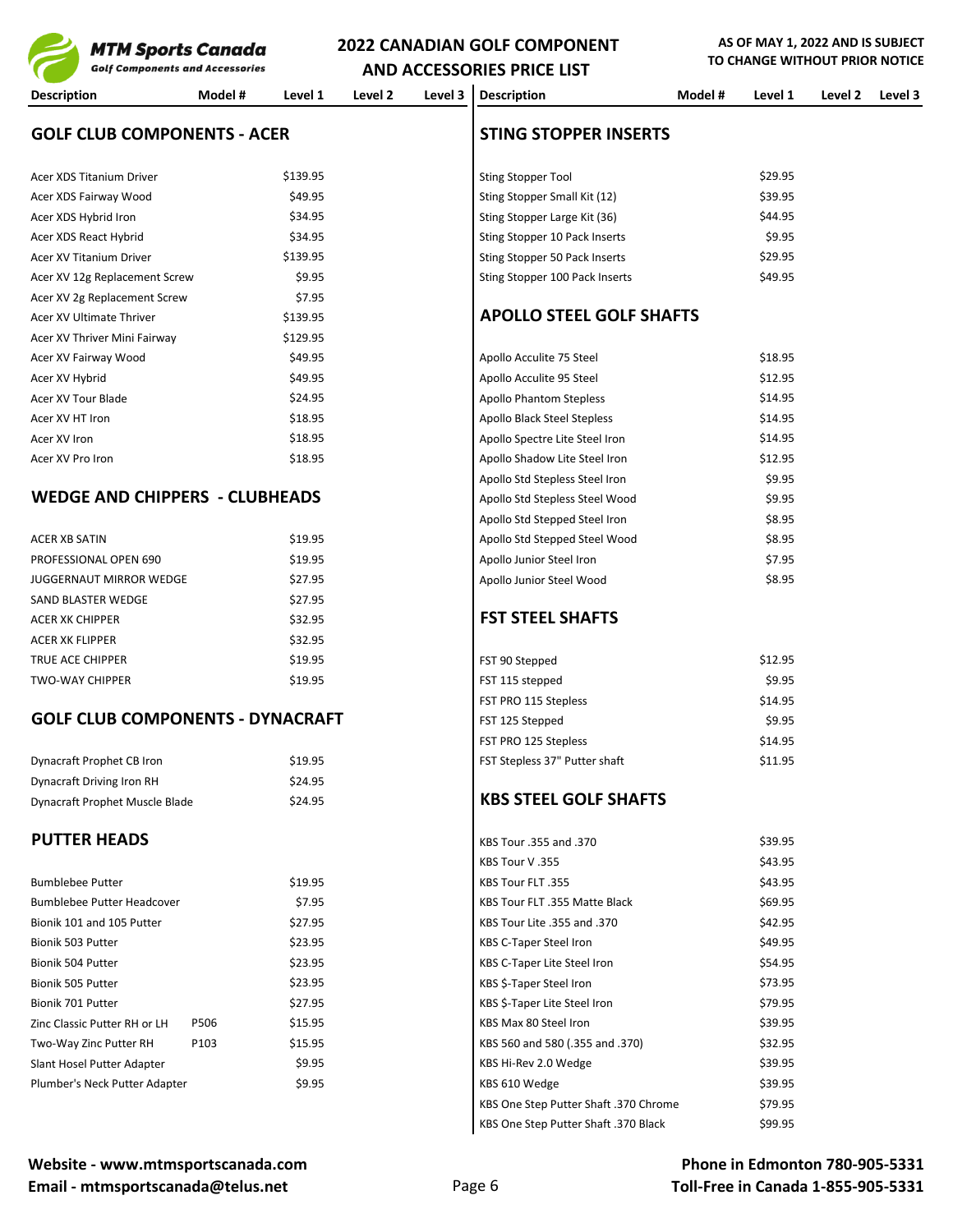

|                                             | <b>Golf Components and Accessories</b> |          |         |         | AND ACCESSORIES PRICE LIST             |         | TO CHANGE WITHOUT PRIOR NOTICE |         |         |
|---------------------------------------------|----------------------------------------|----------|---------|---------|----------------------------------------|---------|--------------------------------|---------|---------|
| <b>Description</b>                          | Model #                                | Level 1  | Level 2 | Level 3 | <b>Description</b>                     | Model # | Level 1                        | Level 2 | Level 3 |
| <b>PUTTER SHAFTS</b>                        |                                        |          |         |         | UST MAMIYA GRAPHITE SHAFTS             |         |                                |         |         |
| Apollo Steel Stepped 36"                    |                                        | \$8.95   |         |         | Recoil ESX 440, 450, 460 irons         |         | \$64.95                        |         |         |
| Apollo Steel Stepless 36" Black             |                                        | \$14.95  |         |         | Recoil ES Irons                        |         | \$64.95                        |         |         |
| Apollo Steel Stepless 36" Chrome            |                                        | \$9.95   |         |         | Recoil ES Hybrids                      |         | \$74.95                        |         |         |
| Apollo 75d Single Bend 36"                  |                                        | \$11.95  |         |         | Recoil 660 and 680 Irons, .370         |         | \$37.95                        |         |         |
| Apollo Steel Curved (Offset)                |                                        | \$12.95  |         |         | Recoil 65, 80, 95, 110                 |         | \$64.95                        |         |         |
| Apollo Steel Curved (Offset + Lie)          |                                        | \$14.95  |         |         | UST Mamiya Competition 65.335          |         | \$29.95                        |         |         |
| FST Stepless 37"                            |                                        | \$11.95  |         |         | UST Mamiya Competition 65 .370         |         | \$29.95                        |         |         |
|                                             |                                        |          |         |         | UST Mamiya MP5 Wood Shafts             |         | \$74.95                        |         |         |
| <b>TRUE TEMPER STEEL GOLF SHAFTS</b>        |                                        |          |         |         | UST MP5 Hybrid Shafts                  |         | \$37.95                        |         |         |
|                                             |                                        |          |         |         | <b>UST MP6 Iron Shafts</b>             |         | \$37.95                        |         |         |
| True Temper TT Lite XL .355                 |                                        | \$18.95  |         |         | UST DHI Wood Shaft                     |         | \$32.95                        |         |         |
| True Temper Dynamic Gold Irons              |                                        | \$31.95  |         |         | UST DHI Hybrid Shaft                   |         | \$27.95                        |         |         |
| TT Dynamic Gold 105, 115 Irons              |                                        | \$43.95  |         |         | UST DHI Iron Shaft                     |         | \$22.95                        |         |         |
| TT Dynamic Gold Tour Series set             |                                        | \$449.95 |         |         | Recoil Dart 65 and 75. .370            |         | \$59.95                        |         |         |
| True Temper Multi-Step R/S .370             |                                        | \$14.95  |         |         | LIN-Q Wood Shafts                      |         | \$379.95                       |         |         |
| 370. True Temper XP95 .355 and              |                                        | \$37.95  |         |         | HeLIUM Black Wood Shafts               |         | \$299.95                       |         |         |
| 370. True Temper Elevate .355 and           |                                        | \$53.95  |         |         | PROFORCE M40X 65, 75 Woods             |         | \$229.95                       |         |         |
| True Temper AMT Steel                       |                                        | \$49.95  |         |         | UST Mamiya Proforce V2 Woods           |         | \$89.95                        |         |         |
|                                             |                                        |          |         |         | UST Mamiya Proforce V2 Hybrids         |         | \$44.95                        |         |         |
| <b>PROJECT X STEEL GOLF SHAFTS</b>          |                                        |          |         |         | UST Mamiya Gold 65 Woods               |         | \$44.95                        |         |         |
|                                             |                                        |          |         |         | UST Mamiya Gold 55 Woods               |         | \$59.95                        |         |         |
| Project X Rifle .355 and .370               |                                        | \$59.95  |         |         |                                        |         |                                |         |         |
| Project X LS .355 Chrome                    |                                        | \$75.95  |         |         | <b>GRAPHITE DESIGN GRAPHITE SHAFTS</b> |         |                                |         |         |
| Project X IO .355                           |                                        | \$75.95  |         |         |                                        |         |                                |         |         |
| Project X LZ .355 Chrome                    |                                        | \$69.95  |         |         | Graphite Design G-Tech Woods           |         | \$31.95                        |         |         |
| Project X U Hybrid .370                     |                                        | \$75.95  |         |         | Graphite Design G-Tech Irons           |         | \$26.95                        |         |         |
| Project X LZ Black Out .355                 |                                        | \$89.95  |         |         | Graphite Design Tour AD UB             |         | \$549.95                       |         |         |
|                                             |                                        |          |         |         | Graphite Design Tour AD HD             |         | \$549.95                       |         |         |
| <b>AEROTECH STEEL FIBER GRAPHITE SHAFTS</b> |                                        |          |         |         | Graphite Design Tour AD DI             |         | \$549.95                       |         |         |
|                                             |                                        |          |         |         | Graphite Design Tour AD XC             |         | \$549.95                       |         |         |
| 370. SteelFiber Iron Parallel               |                                        | \$69.95  |         |         | Graphite Design Tour AD VR             |         | \$549.95                       |         |         |
| <b>SteelFiber FC Iron Parallel .370</b>     |                                        | \$74.95  |         |         | GD Tour AD driving iron                |         | \$149.95                       |         |         |
| SteelFiber Iron .355 CW                     |                                        | \$71.95  |         |         | GD Tour AD 55-95g iron shafts          |         | \$149.95                       |         |         |
| SteelFiber FC Iron .355 CW                  |                                        | \$74.95  |         |         |                                        |         |                                |         |         |
| 370. SteelFiber HLS Hybrid                  |                                        | \$82.95  |         |         | <b>ALDILA GRAPHITE SHAFTS</b>          |         |                                |         |         |
| <b>SteelFiber HFS Fairway .335</b>          |                                        | \$84.95  |         |         |                                        |         |                                |         |         |
| Steel Fiber SS Woods .335                   |                                        | \$109.95 |         |         | Ascent Red, and Ascent Ultralite       |         | \$379.95                       |         |         |
| Gener8 Iron 60                              |                                        | \$47.95  |         |         | Ascent Hybrid                          |         | \$139.95                       |         |         |
| 370. SteelFiber FC Hybrid                   |                                        | \$139.95 |         |         | Xtorsion Green and Copper              |         | \$199.95                       |         |         |
| Aerotech ALT 470 Woods .335                 |                                        | \$47.95  |         |         | Tour Series Hybrids, Green or Blue     |         | \$74.95                        |         |         |
| Aerotech Volant FT Woods .335               |                                        | \$39.95  |         |         | Tour Series Woods, Green or Blue       |         | \$119.95                       |         |         |
| Aerotech Claymore Woods .335                |                                        | \$124.95 |         |         | <b>Quaranta Series</b>                 |         | \$479.95                       |         |         |
|                                             |                                        |          |         |         | Rogue Series Black 130 Woods           |         | \$489.95                       |         |         |
| <b>APOLLO GRAPHITE GOLF SHAFTS</b>          |                                        |          |         |         | Rogue Black Hybrids                    |         | \$149.95                       |         |         |
|                                             |                                        |          |         |         | <b>Synergy Blue</b>                    |         | \$349.95                       |         |         |
| Apollo Shadow                               | APGSH2                                 | \$21.95  |         |         | NV NXT Green Woods                     |         | \$89.95                        |         |         |
| Apollo Ultra Lite                           | APGSH2UL                               | \$23.95  |         |         | NV NXT Green Hybrids                   |         | \$89.95                        |         |         |
| Apollo Feather Lite                         | APGSH2FL                               | \$24.95  |         |         | NVS NXT Orange Woods                   |         | \$89.95                        |         |         |
|                                             |                                        |          |         |         |                                        |         |                                |         |         |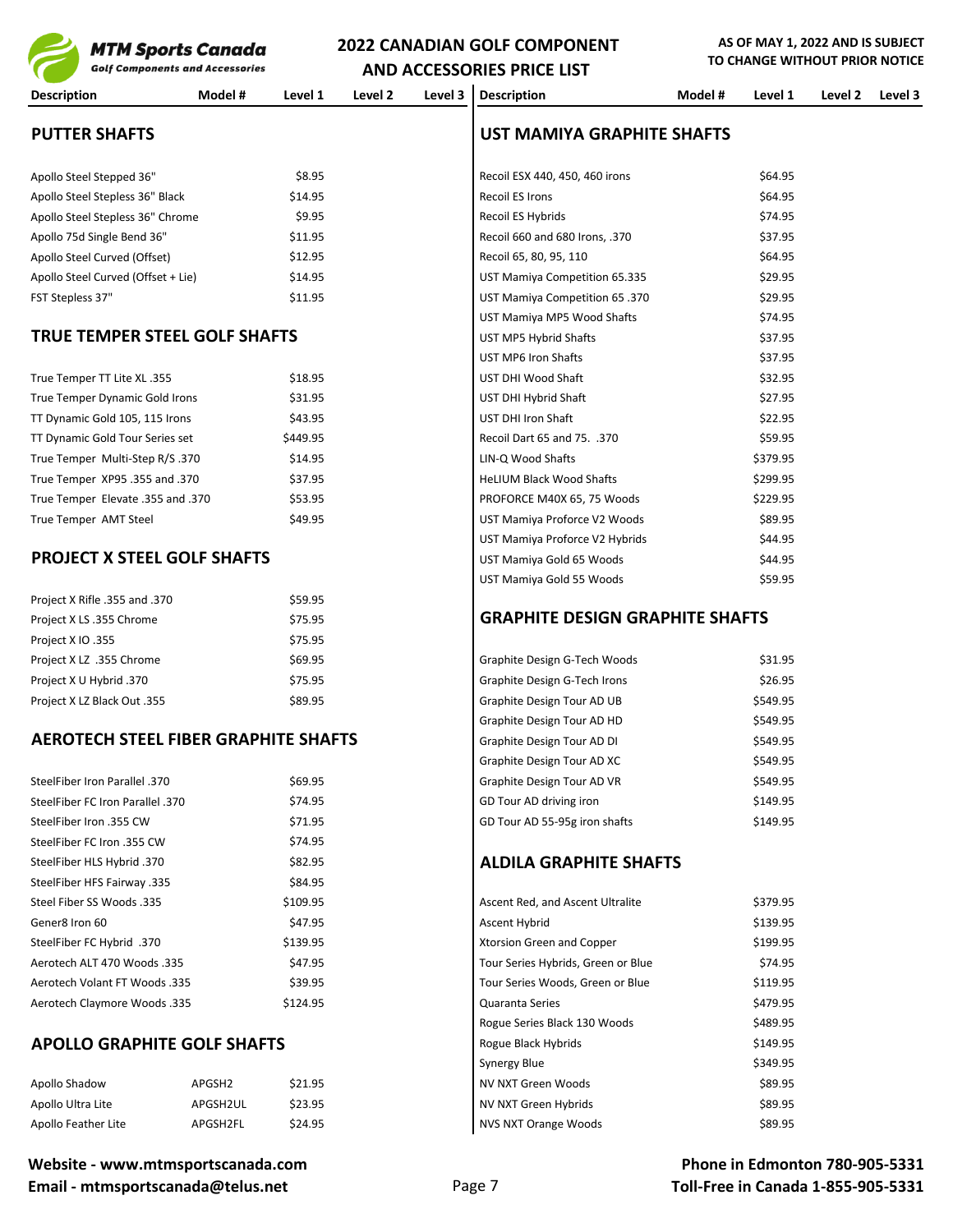**2022 CANADIAN GOLF COMPONENT MTM Sports Canada Golf Components and Accessories AND ACCESSORIES PRICE LIST Description Model # Level 1 Level 2 Level 3 Description Model # Level 1 Level 2 Level 3 ALDILA GRAPHITE SHAFTS SK FIBER GRAPHITE GOLF SHAFTS** NVS NXT Orange Hybrids **SALUS AND SEEN ASSESS ASSESSED** SK Fiber Hypersonic SKHP \$21.95 NV 2KXV Woods \$149.95 SK Fiber Hypersonic 50 SKHP50 \$29.95 NV 2KXV Hybrids **STALL STATES AND STATES ASSESS** STATES STATES STATES STATES STATES STATES STATES STATES STATES STA NV Tour Hybrids **SALES ARE SERVING STATES AND TOUR SERVING SERVING SERVING SERVING SERVING SERVING SERVING SERV**  $NV$  Irons  $$41.95$ **KBS GRAPHITE SHAFTS POWERFLEX GRAPHITE SHAFTS** KBS TD Graphite Shaft **\$437.95** Power Flex SA37.95 **Power Flex** GR40 \$14.95 KBS TDI Graphite Irons .370 \$72.95 KBS TDI Graphite Irons .355 \$89.95 **TOUR SERIES COMMERCIAL GRADE** KBS Tour Graphite Hybrid Proto \$236.95 KBS Max .355 Graphite **\$104.95 \$104.95** Tour Series Commercial CGG \$14.95 KBS Max .370 Graphite **198.95** Tour Series Junior CS200 \$9.95 Tour Series Junior CS200 \$9.95 **MITSUBISHI CHEMICAL GRAPHITE SHAFTS WINN GOLF GRIPS** Tensei 1K Series Pro Orange or White  $$379.95$  Excel 2020 VSN Medallist Pistol, Black RW240 \$13.95 Tensei CK Series Pro Orange \$479.95 \$479.95 Excel 2020 VSN Medallist Pistol, Blk/RRW241 \$19.95 Tensei AV Raw TX Series **\$379.95** \$379.95 **Excel 2020 VSN Midsize Pistol, Black RW242** \$14.95 Tensei AV Raw Series **\$349.95** \$349.95 Excel 2020 VSN Midsize Pistol, Blk/Re RW244 \$19.95 MMT Irons, .355 Taper Tip **Excel 2020 VSN Midsize Pistol**. Blk/Bl<sub>u</sub> RW243 \$19.95 MMT Irons, .370 Tip **\$89.95** S89.95 Excel 2020 VSN JumboLite Pistol, Blac RW245 \$22.95 Excel 2020 VSN JumboLite Pistol, Red RW247 \$25.95 **DIAMANA** Excel 2020 VSN JumboLite Pistol, Blue RW246 \$25.95 DriTac X Medallist Pistol - Dark Gray RW219 \$13.95 Diamana PD, TB,RF Series \$539.95 DriTac X Midsize Pistol - Dark Gray RW223 \$14.95 Excel Tour Pistol - Black or Red RW197 \$12.95 **MITSUBISHI C6** Space **MITSUBISHI C6** Space No-Taper Pistol Midsize - Black RW234 \$23.95<br>Excel WinnProx 2022 1.18" Putter RWWPX18 \$29.95 Excel WinnProX 2022 1.18" Putter RWWPX18 C6 2022 Blue or Red \$229.95 Excel WinnProX 2022 1.32" Putter RWWPX32 \$31.95 C6 2022 Black Hybrids \$89.95 Excel WinnProX 2022 1.60" Putter RWWPX60 \$34.95 C6 2022 Black Irons \$89.95 DriTac LT Standard RW237 \$13.95 DriTac LT + 1/16" Midsize RW238 \$14.95 **GRAFALLOY GRAPHITE GOLF SHAFTS** DriTac LT + 1/8" Oversize RW239 \$14.95 DriTac Undersize RW129 \$10.95 Grafalloy Pro Launch Blue 45 GFPLBLUE45 \$33.95 **DriTac Standard** RW130 \$10.95 Grafalloy Pro Launch Blue 65 GFPLBLUE65 \$34.95 DriTac Midsize +1/16" RW132 \$11.95 Grafalloy Pro Launch Blue 80 Irt GFPLBLUE80 \$35.95 **DriTac Oversize +1/8"** RW134 \$14.95 Grafalloy Pro Launch Platinum (GFPLPLAT65 \$74.95 | DriTac Lite Standard RW216 \$10.95 Grafalloy Pro Launch Red 65 GFPLRED65 \$74.95 DriTac Lite Midsize RW217 \$11.95 Grafalloy Pro Launch Blue 80 IronGFPLBLUE 8 \$44.95 **DriTac Lite Oversize** BW218 \$14.95 Grafalloy Pro Custom Woods GRFMPCW \$38.95 DriTac Wrap Standard - Copper RW213 \$10.95 Grafalloy Pro Custom Irons GRFMPCI \$34.95 DriTac Wrap Midsize - Copper RW214 \$11.95 DriTac Wrap Oversize - Copper RW215 \$12.95

# **ACER VELOCITY GRAPHITE SHAFTS**<br>DriTac Wrap Undersize - Gray RW178 \$10.95<br>DriTac Wrap Standard - Gray RW178 \$10.95

| Acer Velocity    | GS100065      | \$18.95 |
|------------------|---------------|---------|
| Acer Velocity 45 | <b>HS507C</b> | \$34.95 |

DriTac Wrap Standard - Gray

DriTac Wrap Midsize - Gray RW179 \$11.95 DriTac Wrap Oversize - Gray RW180 \$12.95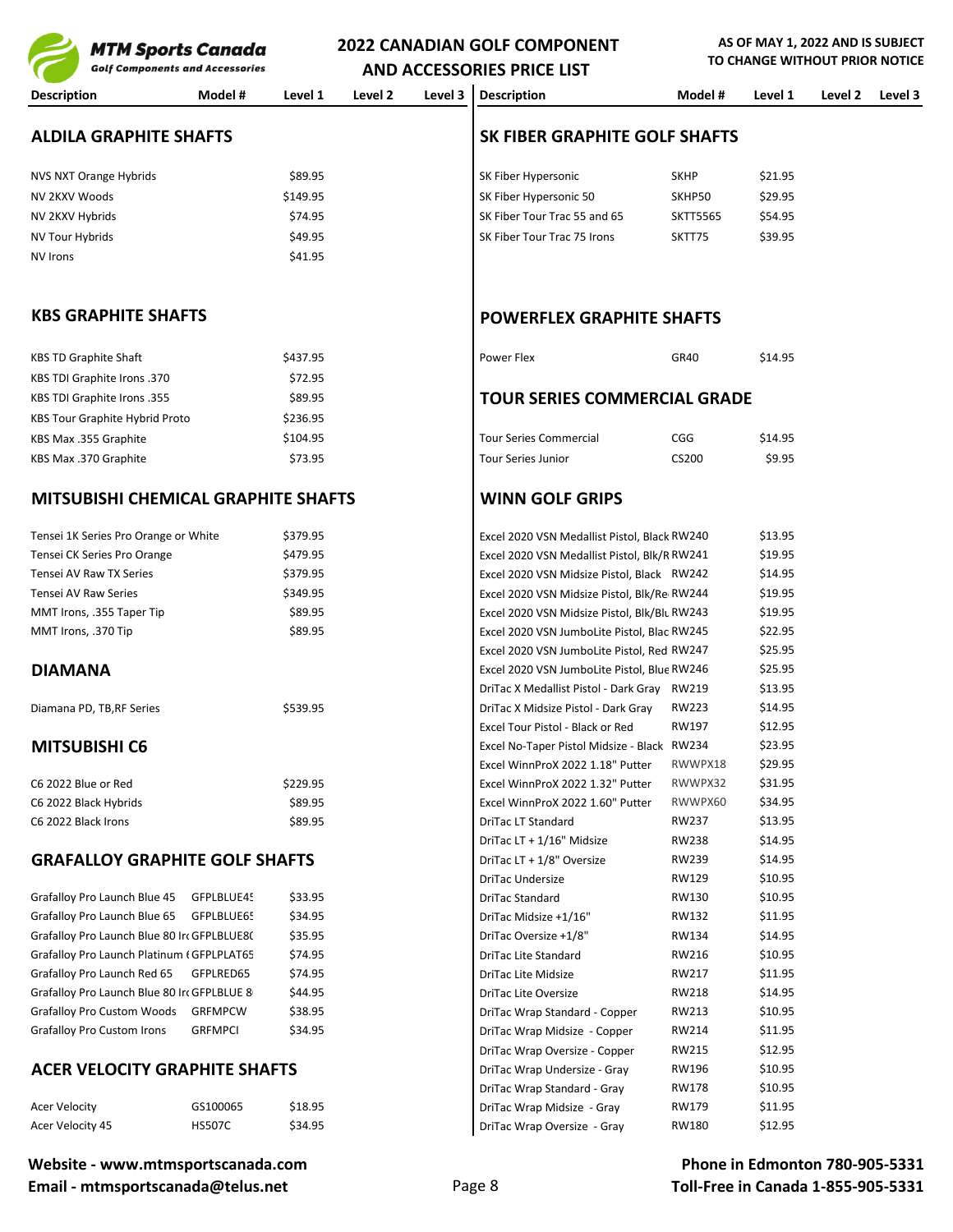

**AND ACCESSORIES PRICE LIST Description Model # Level 1 Level 2 Level 3 Description Model # Level 1 Level 2 Level 3 WINN GOLF GRIPS GOLF PRIDE GOLF GRIPS** DuraTech Hybrid Standard RW155 \$9.95 \$9.95 MCC Classic ALIGN Midsize RE208 \$17.95 Excel Undersize - Black RW99 \$9.95 (\$9.95 MCC PLUS4 ALIGN Standard RE209 \$17.95 Excel Standard - Black RW08 \$9.95 MCC PLUS4 ALIGN Midsize RE210 \$17.95 Excel Midsize +1/32" - Black RW21 \$10.95 \$10.95 2 Grip ALIGN Standard RE215 \$18.95 Excel Oversize + 1/8" - Black RW95 \$11.95 Z Grip ALIGN Midsize RE216 \$18.95 DriTac 2.0 Undersize RW248 \$11.95 Z Grip Cord Standard RE164 \$16.95 DriTac 2.0 Standard RW249 \$11.95 X 3 | Z Grip Cord Midsize RE167 \$17.95 DriTac 2.0 Midsize RW250 \$12.95 Server All Star Putter RE220 \$21.95 DriTac 2.0 Oversize RW251 \$13.95 (Speed Star Putter RE221 \$21.95 D2R Lady / Mens Undersize -1/: RW3DR \$9.95 (SP Pro Only Blue Star Putter RE222 \$21.95 D2R Mens Standard RW5DR \$9.95 Tour SNSR Straight Blue 104 CC RE199 \$29.95 D2R Mens Midsize +1/16" RW6DR \$9.95 \$9.95 Tour SNSR Straight Blue 140 CC RE200 \$29.95 Excel 15" Pistol (Counter Balance RW177 \$20.95 \$20.95 Tour SNSR Contour Red 104 CC RE201 \$29.95 WinnDry 17" Pistol (CB / Long) RW232 \$24.95 529.95 Tour SNSR Contour Red 140 CC RE202 \$29.95 Excel 21" Pistol Belly Putter RW20 \$28.95 | Tour SNSR Contour Pro Grey 104cc RE218 \$29.95 Excel 2-Piece (Long) / 5.75" & 1 RW233 \$28.95 \$28.95 Tour SNSR Contour Pro Gray 140cc RE219 \$29.95 Pro Only Cord 72 Red RE225 \$29.95 **GOLF PRIDE GOLF GRIPS** And the state of the Program of Pro Only Cord 81 Blue RE226 \$29.95 Pro Only Cord 88 Green RE227 \$29.95 GP Tour Wrap MicroSuede Std RE223 \$9.95 GP Tour Wrap MicroSuede Mid RE224 \$10.95 GP Tour Wrap MicroSuede Jum RE225 \$11.95 Tour Velvet Plus4 Std RE213 \$10.95 **LAMKIN GOLF GRIPS** Tour Velvet Plus4 Mid
Burn China RE214
S10.95
Tour Velvet Plus4 Mid Tour Velvet ALIGN Standard RE211 \$14.95 ST Hybrid Std +2 \$15.95 Tour Velvet ALIGN Midsize RE212 \$15.95 ST Hybrid Mid +2 \$16.95 Tour Velvet Junior RE83 5.95 ST Hybrid Std +2 Calibrate \$15.95 Tour Velvet Undersize RE60 58.95 State Supervisor State State State State State State State State State State State State State State State State State State State State State State State State State State State State Stat Tour Velvet Standard RE42 58.95 Sonar Tour STD + With Calibrate \$14.95 Tour Velvet Midsize RE43 59.95 Sonar Wrap STD+ With Calibrate \$14.95 Tour Velvet Jumbo RE04 \$10.95 Senar Standard 60R+ \$13.95 Tour Velvet BCT Cord Standard RE82 \$16.95 \$16.95 \$16.95 Sonar Midsize 60R+ \$14.95 Tour Velvet 360 Standard RE162 \$8.95 \$8.95 Standard RE162 \$8.95 Standard RE162 \$58.95 Standard RE162 CP2 Pro Undersize RE197 \$13.95 Sink Fit Deep V Mid - B/B \$32.95 CP2 Pro Standard RE185 \$13.95 Standard RE185 \$13.95 Separation Standard \$29.95 CP2 Pro Midsize RE186 \$14.95 Set Set Sink Fit PU Pistol Claw B/S \$37.95 CP2 Pro Jumbo RE187 \$14.95 Sink Fit PU Pistol B/S \$29.95 CP2 Wrap Standard RE188 \$13.95 Sink Fit PU Straight B/S \$29.95 CP2 Wrap Midsize RE189 \$14.95 RE189 \$14.95 Deep Etched Paddle Full Cord \$15.95 CP2 Wrap Jumbo RE190 \$14.95 Deep Etched Paddle \$13.95 Tour Wrap 2G Black Undersize RE128 \$9.95 \$13.95 \$13.95 Training Grip \$13.95 Tour Wrap 2G Black Standard RE129 \$9.95 \$9.95 Arthritic Mid 58R \$10.95 Tour Wrap 2G Black Midsize RE133 \$10.95 \$10.95 Sonar Oversize 60R+ \$14.95 Tour Wrap 2G Black Jumbo RE134 \$11.95 \$11.95 \$13.95 MCC Plus4 Standard RE192 \$16.95 Species ARENA Standard \$13.95 MCC Plus4 Midsize RE205 \$17.95 Sonar Wrap Standard+ \$12.95 MCC Plus4 Oversize RE206 517.95 Sonar Wrap Midsize+ \$12.95 MCC Standard RE34 \$16.95 Crossline Und 58R \$8.95 MCC Midsize RE31 \$17.95 Crossline Mid 58R \$8.95

Crossline Ovr 58R \$9.95

MCC Classic ALIGN Standard RE207 \$16.95 S9.95 (Crossline Std 58R \$9.95 S9.95 S9.95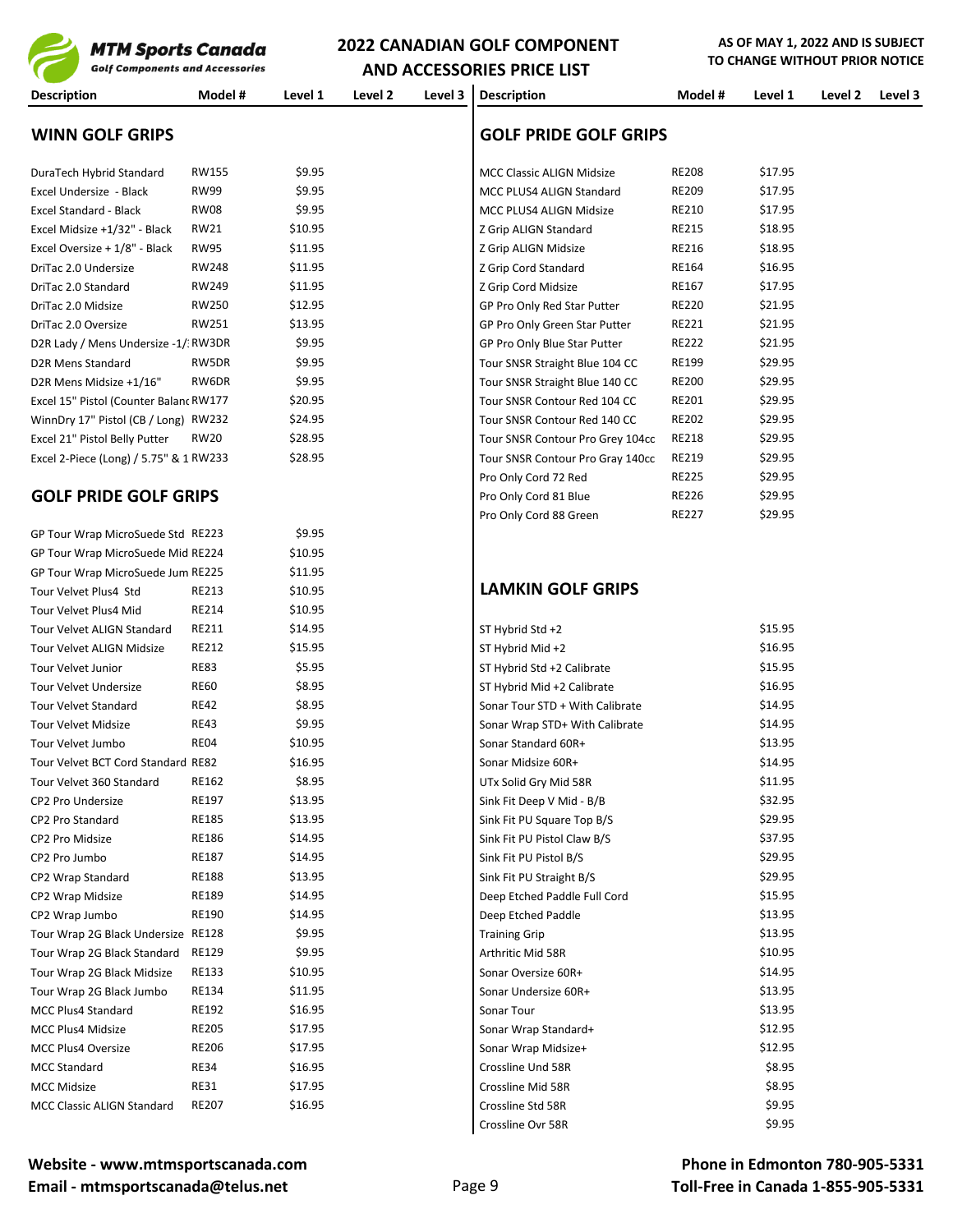

**AND ACCESSORIES PRICE LIST** 

| <b>Golf Components and Accessories</b> |                    |         |         | <b>AND ACCESSORIES PRICE LIST</b>     |              |         |         |         |
|----------------------------------------|--------------------|---------|---------|---------------------------------------|--------------|---------|---------|---------|
| <b>Description</b>                     | Model #<br>Level 1 | Level 2 | Level 3 | <b>Description</b>                    | Model #      | Level 1 | Level 2 | Level 3 |
| <b>LAMKIN GOLF GRIPS</b>               |                    |         |         | <b>PURE GOLF GRIPS</b>                |              |         |         |         |
| Crossline Std 58Rem                    | \$9.95             |         |         | <b>Pure Pro Series</b>                |              | \$14.95 |         |         |
| Crossline Std 60R                      | \$9.95             |         |         | Pure Pro Neon Series                  |              | \$19.95 |         |         |
| Crossline FC Std 58R                   | \$13.95            |         |         | Pure P2 Wrap Series                   |              | \$14.95 |         |         |
| Crossline FC Mid 58R                   | \$13.95            |         |         | Pure P2 Wrap Neon Series              |              | \$19.95 |         |         |
| Crossline 360 Std                      | \$9.95             |         |         | Pure P2 Jumbo Wrap                    |              | \$21.95 |         |         |
| UTx Solid Gry Std 58R                  | \$11.95            |         |         | Pure DTX Series                       |              | \$14.95 |         |         |
|                                        |                    |         |         | <b>Pure DTX Neon Series</b>           |              | \$19.95 |         |         |
| <b>STAR GRIPS</b>                      |                    |         |         | <b>Pure Combo Series</b>              |              | \$15.95 |         |         |
|                                        |                    |         |         | Pure Classic Putter Standard          |              | \$19.95 |         |         |
| Sidewinder Standard Black              | \$8.95             |         |         | <b>Pure Classic Putter Midsize</b>    |              | \$21.95 |         |         |
| Sidewinder Midsize Black               | \$8.95             |         |         | <b>Pure Oversize Putter</b>           |              | \$32.95 |         |         |
| Classic Wrap Standard Black            | \$8.95             |         |         | Pure Air Gun Kit                      |              | \$59.95 |         |         |
| Classic Wrap Midsize Black             | \$8.95             |         |         | Pure Air Gun Green Attachment         |              | \$17.95 |         |         |
| <b>Tour Star Standard Black</b>        | \$8.95             |         |         |                                       |              |         |         |         |
| <b>Tour Star Standard Midsize</b>      | \$8.95             |         |         | <b>JUMBOMAX</b>                       |              |         |         |         |
| Classic Wrap Standard Black            | \$8.95             |         |         |                                       |              |         |         |         |
| Classic Wrap Midsize Black             | \$8.95             |         |         | JumboMax JMX UL Tapered               |              | \$23.95 |         |         |
| <b>Star Classic Putter Black</b>       | \$9.95             |         |         | JumboMax JMX UL STR8 Non-Tapered      |              | \$23.95 |         |         |
| <b>Standard Smoothee Black</b>         | \$9.95             |         |         | JumboMax STR8 TECH Non-Tapered        |              | \$21.95 |         |         |
|                                        |                    |         |         | JumboMax Tour Series                  |              | \$19.95 |         |         |
| <b>SUPERSTROKE</b>                     |                    |         |         | JumboMax Black Wrap                   |              | \$17.95 |         |         |
|                                        |                    |         |         | JumboMax Mid-Jumbo Putter             |              | \$21.95 |         |         |
| SS S-Tech Std Black Golf Grip          | \$9.95             |         |         | JumboMax JMX Jumboflat 17" Putter     |              | \$48.95 |         |         |
| SS S-Tech Std Blue Golf Grip           | \$9.95             |         |         | JumboMax JMX Armlock 21" Putter       |              | \$48.95 |         |         |
| SS S-Tech Std Gray Golf Grip           | \$9.95             |         |         | Jumbomax ST/1.2 Putter Grip           |              | \$28.95 |         |         |
| SS S-Tech Mid Black Golf Grip          | \$9.95             |         |         | Jumbomax ST/1.3 Putter Grip           |              | \$28.95 |         |         |
| <b>SS Cross Comfort Standard</b>       | \$9.95             |         |         |                                       |              |         |         |         |
| <b>SS Cross Comfort Midsize</b>        | \$10.95            |         |         | <b>AVON/TACKI-MAC GRIPS</b>           |              |         |         |         |
| <b>SS Traxion Tour Standard</b>        | \$10.95            |         |         |                                       |              |         |         |         |
| <b>SS Traxion Tour Midsize</b>         | \$11.95            |         |         | <b>Avon Chamois Mens</b>              |              | \$7.95  |         |         |
| <b>SS Traxion Tour Oversize</b>        | \$12.95            |         |         | Avon Chamois Mens Jumbo               |              | \$7.95  |         |         |
| SS Traxion Wrap Standard               | \$9.95             |         |         | Tacki-Mac Knurled Wrap                |              | \$4.95  |         |         |
| SS Traxion Wrap Midsize, OS            | \$10.95            |         |         | Tacki-Mac Herringbone Oversize        |              | \$5.95  |         |         |
| <b>SS Traxion Tour Putter</b>          | \$41.95            |         |         | Tacki-Mac Unified Wrap Non-Tapered    |              | \$8.95  |         |         |
| <b>SS Traxion Flatso</b>               | \$41.95            |         |         | Tacki-Mac Arthritic Serrated Oversize |              | \$4.95  |         |         |
| SS Traxion SS2 (Square)                | \$41.95            |         |         |                                       |              |         |         |         |
| SS Pistol GT Tour                      | \$42.95            |         |         | <b>KARMA GOLF GRIPS</b>               |              |         |         |         |
| Wrist Lock Lime/Bk/Wh                  | \$44.95            |         |         |                                       |              |         |         |         |
| Claw 1.0 Wht/Red/Gry                   | \$41.95            |         |         | Karma V-Cord                          | RF173        | \$8.95  |         |         |
| Claw 1.0 Wht/Blue/Gry                  | \$41.95            |         |         | Karma Velour Black                    | RF07         | \$3.95  |         |         |
| Claw 2.0 Wht/Red/Gry                   | \$41.95            |         |         | Karma Velour Black/White              | RF12         | \$3.95  |         |         |
| Claw 2.0 Wht/Blue/Gry                  | \$41.95            |         |         | Karma Velour Colored                  | RF179        | \$3.95  |         |         |
| Traxion Tour XL+ 2.0 Wht/Red/Gry       | \$41.95            |         |         | Karma Velour White Midsize            | RF98         | \$4.95  |         |         |
| Traxion Flatso XL+ 2.0 Wht/Red/Gry     | \$41.95            |         |         | Karma Velour Full Cord                | RF172        | \$6.95  |         |         |
| Flatso 17" Red/Wh/Bl                   | \$44.95            |         |         | Karma Velour Revolution Black         | <b>RF155</b> | \$3.95  |         |         |
| Tour 1.0 (2PC) Wh/Rd/Gr                | \$44.95            |         |         | Karma Velour Revolution Blk/Wht       | <b>RF248</b> | \$3.95  |         |         |
| Traxion Tour XL+ 3.0 Wht/Red/Gry       | \$41.95            |         |         | Karma Super Light Black               | RF136        | \$4.95  |         |         |
| Superstroke 25g Weight                 | \$12.95            |         |         | Karma Super Light Black Midsize       | RF138        | \$4.95  |         |         |
| Superstroke 50g Weight                 | \$12.95            |         |         | Karma Super Light Black Oversize      | RF139        | \$4.95  |         |         |
| Superstroke 75g Weight                 | \$12.95            |         |         | Karma Synthetic Wrap Oversize         | RF145        | \$6.95  |         |         |

Karma Black Wrap Std. RF55 \$3.95

### **Phone in Edmonton 780-905-5331 Toll-Free in Canada 1-855-905-5331**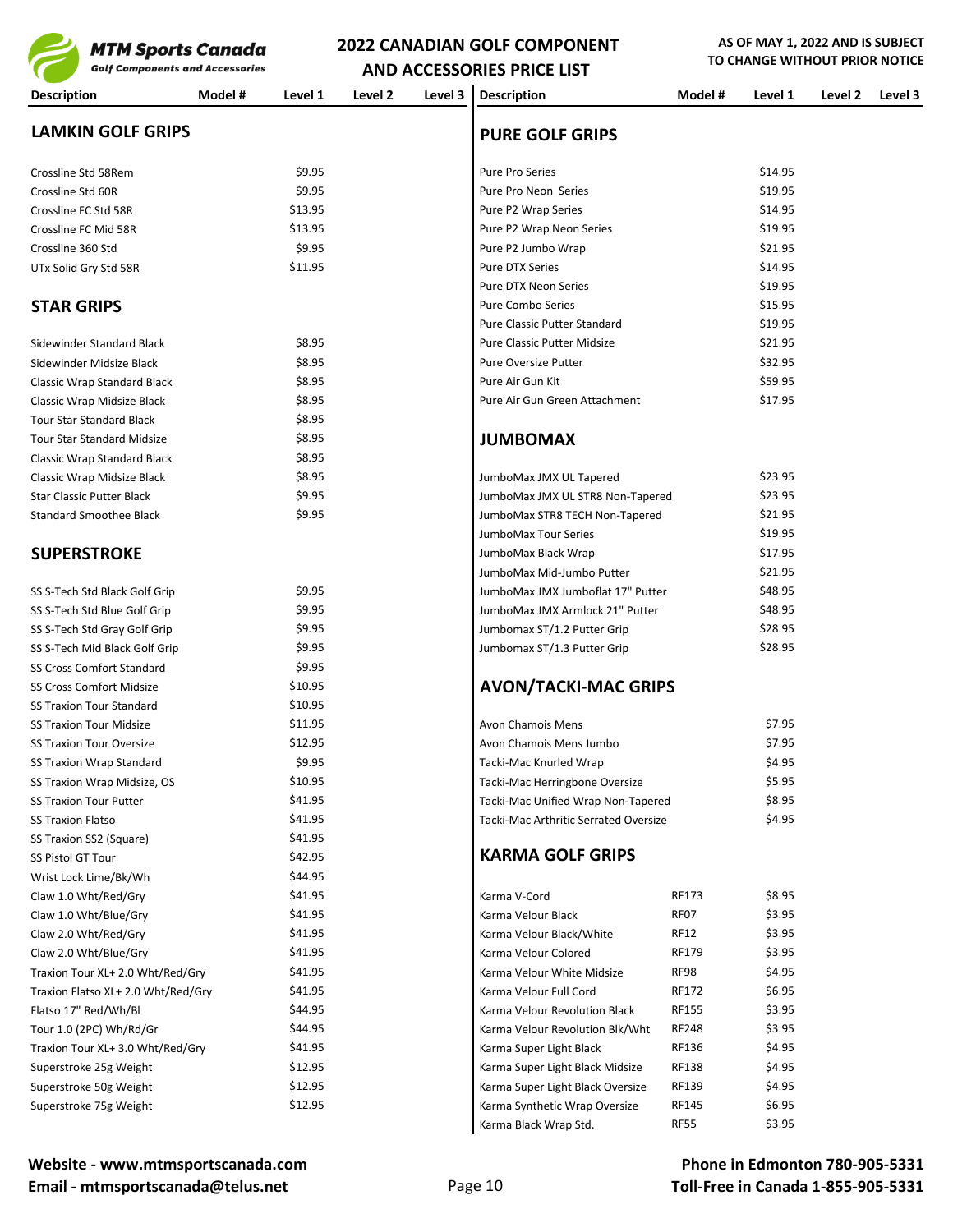

**AND ACCESSORIES PRICE LIST Description Model # Level 1 Level 2 Level 3 Description Model # Level 1 Level 2 Level 3 KARMA GOLF GRIPS CLUBMAKING TOOLS/SUPPLIES** Karma Sparkle Colored RF147 \$3.95 \$3.95 Dynacraft Bench Ruler Soleplate \$39.95 Karma Scented Pink Rose RF116 \$3.95 \$3.95 48 inch Ruler \$12.95 Karma Neion II Colored RF140 \$5.95 The Ferrule Block \$29.95 Karma Big Softy Putter RF176 \$12.95 | Dynacraft Lie Fitting Board \$12.95 \$12.95 Karma Dual Touch Putter RF243 \$5.95 \$5.95 (Solf Club Clear Demo Tape \$18.95 Karma Velvet Paddle Putter Bla RF50 \$39.95 \$3.95 Grip Remover Tool \$39.95 \$39.95 Karma Velvet JuniorPaddle Putt RF51 \$3.95 \$3.95 | Uneekscraper Grip Tape Remover \$29.95 Karma Jumbo Putter RF91 \$7.95 Research RF91 \$3.95 Rubber Vice Clamp Karma Smooth Putter Black RF169 \$5.95 \$4.95 Replacement Needle \$5.95 Replacement Needle Karma Velour Std Pistol Putter RF168 \$4.95 \$4.95 | Dynacraft Grip Solvent - 32 oz. \$14.95 Arthritic Standard + 3/32" RF170 \$4.95 \$6.95 Dynacraft Grip Solvent - 4 oz. \$6.95 Arthritic Jumbo Plus +5/32" RF251 \$5.95 \$6.95 (Srip Solvent 4oz Spray Pump \$6.95 \$6.95 Training Grip (RH) RF27 \$5.95 Sprayer for BGSV \$3.95 \$3.95 Training Grip (LH) RF25 \$5.95 \$5.95 Hook Blade Knife \$23.95 \$23.95 Training Grip Ladies RF26 85.95 RF26 85.95 Replacement Hook Blades 5 Pack \$5.95 Karma Grip Wipes K736088 \$9.95 | Intertape 591 Premium 2" x 36 yards \$26.95 Dynacraft Professional Grip Tape **\$23.95 GARSEN GRIPS** \$8.95 Pip Strip  $\lesssim 0.75$ G-Pro Edge Putter Grip  $$24.95$  Pro-Fix 5 & 10 Rapid Cure Epoxy (0.85) \$10.95 G-Pro Max Putter Grip **\$31.95** \$39.95 **Pro-Fix 5 & 10 Epoxy 50ml Cart** \$11.95 G-Pro 15" Max Putter Grip  $$44.95$  Pro-Fix 5 &15 Quick Cure Epoxy (2 oz ) \$14.95 G-Pro Ultimate - Black \$19.95 \$39.95 Pro-Fix 5 &15 Quick Cure Epoxy (4 oz ) \$19.95 Quad TP Tapered - Red/Blue \$10.95 \$37.95 Pro-Fix 5 & 15 Epoxy 50ml Cart \$10.95 Quad Tour Tapered - Black \$46.95 \$46.95 PRO-FIX 5&15 Quick Cure Epoxy (8 oz ) \$34.95 Quad TP Non-Tapered - Red/Blue \$39.95 \$39.95 Pro-Fix 20/20 Long Cure Epoxy (4 oz ) \$19.95 Quad Tour Non-Tapered - Black \$46.95 \$46.95 Pro-Fix 20/20 Long Cure Epoxy (8 oz ) \$34.95 PRO-FIX 20/20 Long Cure Epoxy (16 oz ) \$54.95 **LOUDMOUTH PUTTER GRIPS Pro-Fix 20/20 Epoxy 50ml 1.5 oz Cart** \$11.95<br>5 Minute Quickset Fooxy 1.5 oz Tube **\$16.95** 5 Minute Quickset Epoxy 1.5 oz Tube Loudmouth Magic Bus Oversize \$27.95 Fast Setting Shafting Epoxy - Two 8 oz \$54.95 Loudmouth Shagadelic Standard \$27.95 Individual Epoxy Packets \$3.95 Loudmouth Shagadelic Oversize \$27.95 24 Hour Epoxy - 1.0 oz Tube \$14.95 Loudmouth Thunderbolt Standard \$27.95 24 Hr Graphite Shafting Epoxy - 1.5 oz \$15.95 24 Hr Shafting Epoxy 4 oz. - Black \$19.95 **AXGLO** \$19.95 24 Hr Shafting Epoxy - Two 16 oz \$54.95 Axglo E1-R Electric-Cart **\$1,995.00** \$1,995.00 Wooden Mixing Sticks (100) \$7.95 FLIP "N" GO 4 Wheel Push Carts \$289.95 Chrome Cleaner \$12.95 FLIP "N" GO Storage Bag \$9.95 \$27.95 Rattle Stop \$9.95 Rattle Stop \$9.95 \$9.95 Flip "N" Go Cart Seat \$9.95 \$9.95 \$54.95 Rattle Stop Syringe \$9.95 \$9.95 Axglo G1 Golf Grips 634.95 States of the States of States States States States States States States States States States States States States States States States States States States States States States States States Sta Axglo G4 Golf Grips \$1.25 \$1.25 **Brass Shims .015** Brass Shims .015 \$1.25 Axglo A1.0 Putter Grips  $$24.95$  Brass Shims .030  $$1.25$ Axglo A2.0 Putter Grips 68.95 Sandbook States \$8.95 Shafting Beads \$8.95 States \$8.95 States \$8.95 States \$8.95 Axglo A3.0 Putter Grips 68.95 22.95 2 oz bottle of Black Pigment \$8.95

Tungsten Powder -  $1/4$  lb  $$27.95$ 

Axglo B2.0 Putter Grips \$24.95 Tungsten Powder - 1/2 lb \$44.95